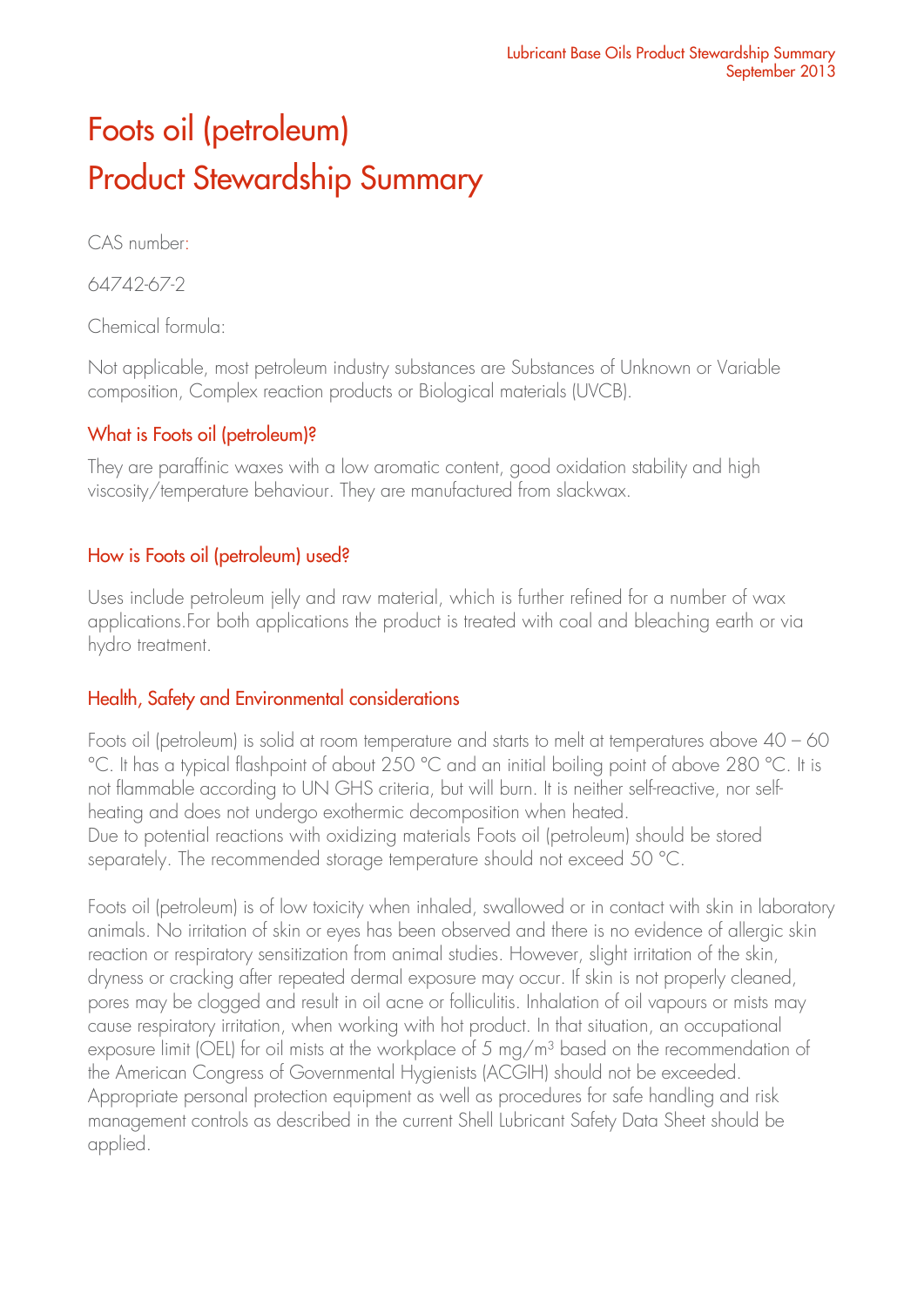Kinematic viscosities of this material can only be measured at elevated temperatures, for example 100 °C. Therefore, it is does not pose an aspiration hazard.

It can be concluded from extensive studies on the mutagenic potential Foots oil (petroleum) that it is not considered to be a germ cell mutagen. It is also not expected to be carcinogenic following the investigation of long-term dermal exposure of laboratory animals. There is no evidence of developmental and reproductive toxicity.

Based on the above this material is not classified according to UN GHS criteria<sup>1)</sup>.

The product is poorly soluble in water and will float on water. Therefore, tests on short- and longterm aquatic toxicity with fish, invertebrates and algae were carried out on water accommodated fractions and led to the conclusion that these base oils are practically non-toxic.

Foots oils (petroleum) are UVCB substances (see explanation under "Chemical formula"). Based on the available compositional information, measured and predicted data it can be concluded that the major constituents are inherently biodegradable and have a bio-accumulation potential.

Following UN GHS criteria, Foots oil (petroleum) is not classified for environmental hazards.

This material is solid or semi-solid under normal conditions at room temperature and if enters soil it will quickly adsorb to soil particles, be of low or no mobility and not contaminate ground water.

The health, safety and environmental considerations above are not applicable for used oil, as this may contain more hazardous substances present as a consequence of different applications of this base oil, for which specific additives or other substances may have been introduced.

### Storing and transporting Foots oil (petroleum)

Foots oil (petroleum) is mainly transported by road and rail.

The temperature during storage and transportation should not exceed 50°C.

Precautionary measures against static discharges must be undertaken during loading and unloading and all operators must wear personal protective equipment.

Storage tanks should be made from mild steel.

### Risk Characterization Summary

Risks associated with exposure to these products have been evaluated for the following "chain-of-commerce" activities: manufacture, storage, product transfer, transportation, and customers / markets. They are manufactured, stored and transported to customers in closed systems. Product is considered to pose low risk in all applications due to the non-hazardous nature of the product.

\_\_\_\_\_\_\_\_\_\_\_\_\_\_\_\_\_\_\_